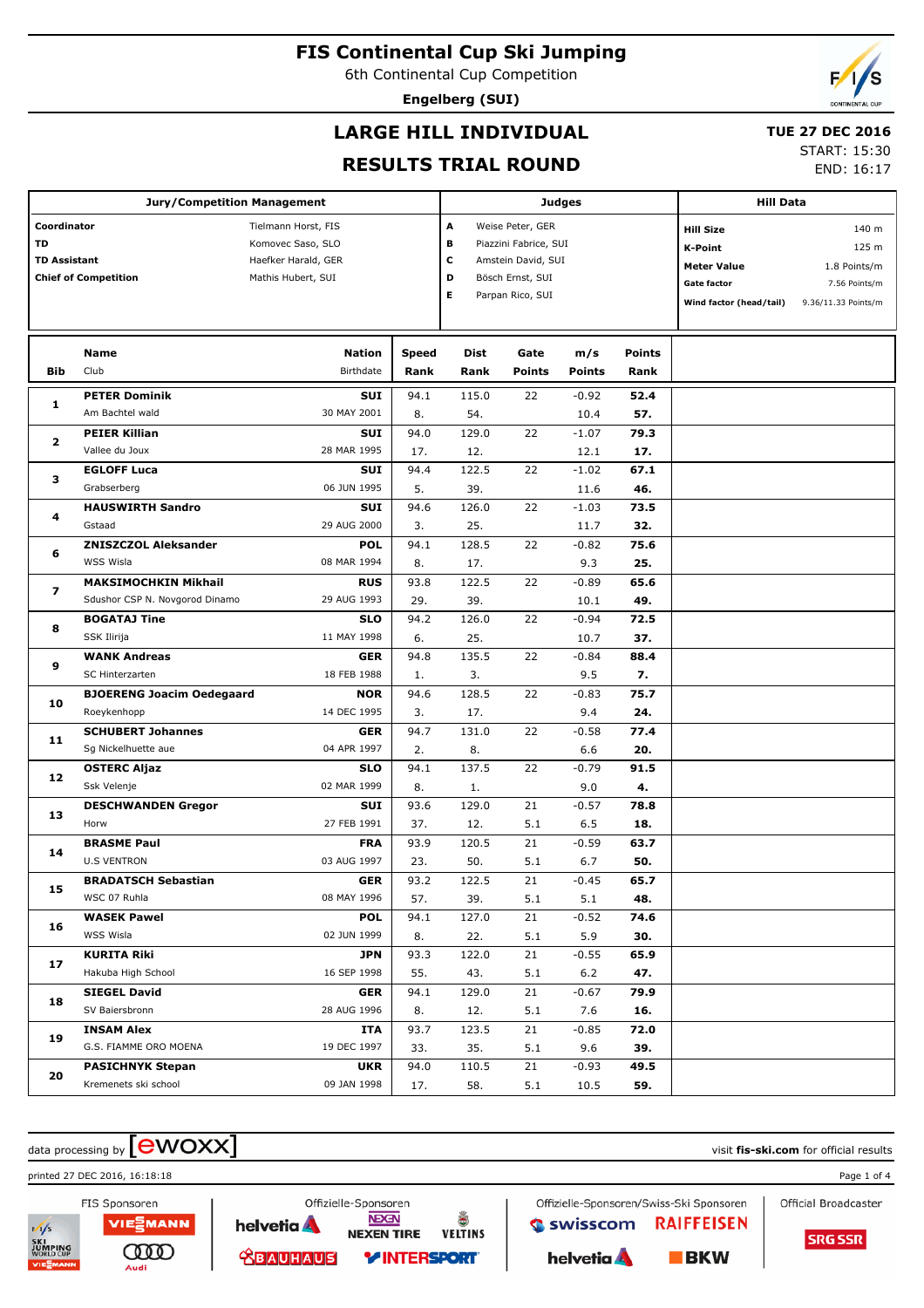6th Continental Cup Competition

**Engelberg (SUI)**

# **LARGE HILL INDIVIDUAL**

### **TUE 27 DEC 2016**

**RESULTS TRIAL ROUND**

START: 15:30 END: 16:17

|     | Name                                             | <b>Nation</b>                                                                                                                                                                                                                                                                                                                                                                                                                                                                                                                                                                                                                                                                                                                                                                                                                                                                                                                                                                                                                                                                                                                                                                                                                                                                                                                                                                                                                                                                                                                                                                                                                                                                                                                                                                                                                                                                                                                                                                                                                                                                                                                                                                                                                    | <b>Speed</b> | Dist  | Gate          | m/s           | <b>Points</b> |  |
|-----|--------------------------------------------------|----------------------------------------------------------------------------------------------------------------------------------------------------------------------------------------------------------------------------------------------------------------------------------------------------------------------------------------------------------------------------------------------------------------------------------------------------------------------------------------------------------------------------------------------------------------------------------------------------------------------------------------------------------------------------------------------------------------------------------------------------------------------------------------------------------------------------------------------------------------------------------------------------------------------------------------------------------------------------------------------------------------------------------------------------------------------------------------------------------------------------------------------------------------------------------------------------------------------------------------------------------------------------------------------------------------------------------------------------------------------------------------------------------------------------------------------------------------------------------------------------------------------------------------------------------------------------------------------------------------------------------------------------------------------------------------------------------------------------------------------------------------------------------------------------------------------------------------------------------------------------------------------------------------------------------------------------------------------------------------------------------------------------------------------------------------------------------------------------------------------------------------------------------------------------------------------------------------------------------|--------------|-------|---------------|---------------|---------------|--|
| Bib | Club                                             | Birthdate                                                                                                                                                                                                                                                                                                                                                                                                                                                                                                                                                                                                                                                                                                                                                                                                                                                                                                                                                                                                                                                                                                                                                                                                                                                                                                                                                                                                                                                                                                                                                                                                                                                                                                                                                                                                                                                                                                                                                                                                                                                                                                                                                                                                                        | Rank         | Rank  | <b>Points</b> | <b>Points</b> | Rank          |  |
|     | <b>MARUSIAK Yevhen</b>                           | <b>UKR</b>                                                                                                                                                                                                                                                                                                                                                                                                                                                                                                                                                                                                                                                                                                                                                                                                                                                                                                                                                                                                                                                                                                                                                                                                                                                                                                                                                                                                                                                                                                                                                                                                                                                                                                                                                                                                                                                                                                                                                                                                                                                                                                                                                                                                                       | 92.5         | 96.0  | 21            | $-0.87$       | 22.8          |  |
| 21  | Verkhovyna Ski school                            | 16 MAR 2000                                                                                                                                                                                                                                                                                                                                                                                                                                                                                                                                                                                                                                                                                                                                                                                                                                                                                                                                                                                                                                                                                                                                                                                                                                                                                                                                                                                                                                                                                                                                                                                                                                                                                                                                                                                                                                                                                                                                                                                                                                                                                                                                                                                                                      | 61.          | 61.   | 5.1           | 9.9           | 61.           |  |
|     | <b>HOLIK Frantisek</b>                           | <b>CZE</b>                                                                                                                                                                                                                                                                                                                                                                                                                                                                                                                                                                                                                                                                                                                                                                                                                                                                                                                                                                                                                                                                                                                                                                                                                                                                                                                                                                                                                                                                                                                                                                                                                                                                                                                                                                                                                                                                                                                                                                                                                                                                                                                                                                                                                       | 93.4         | 113.5 | 21            | $-1.01$       | 55.8          |  |
| 22  | Lsk Lomnice nad popelkou                         | 23 OCT 1998<br>57.<br>5.1<br>56.<br>47.<br>11.4<br>93.2<br>100.5<br>21<br><b>FRA</b><br>$-0.99$<br>32.2<br>14 SEP 2001<br>5.1<br>60.<br>57.<br>60.<br>11.2<br>93.5<br><b>NOR</b><br>126.0<br>21<br>$-0.88$<br>76.9<br>02 FEB 1991<br>25.<br>5.1<br>44.<br>10.0<br>21.<br>127.5<br><b>CZE</b><br>93.4<br>21<br>$-1.09$<br>81.9<br>29 JAN 1980<br>5.1<br>14.<br>47.<br>21.<br>12.3<br>EST<br>93.3<br>109.0<br>21<br>$-1.21$<br>50.0<br>04 JUL 2000<br>55.<br>59.<br>5.1<br>58.<br>13.7<br>21<br><b>AUT</b><br>93.9<br>128.0<br>$-0.97$<br>81.5<br>04 MAY 1996<br>20.<br>5.1<br>15.<br>23.<br>11.0<br><b>POL</b><br>93.4<br>115.0<br>21<br>$-0.88$<br>57.1<br>08 MAR 1991<br>54.<br>5.1<br>55.<br>47.<br>10.0<br><b>SLO</b><br>94.1<br>131.0<br>21<br>$-0.69$<br>83.7<br>07 DEC 1992<br>8.<br>5.1<br>8.<br>8.<br>7.8<br><b>AUT</b><br>94.0<br>130.5<br>21<br>$-0.64$<br>82.3<br>02 FEB 1993<br>5.1<br>13.<br>17.<br>10.<br>7.3<br><b>JPN</b><br>93.4<br>127.0<br>21<br>$-0.57$<br>75.2<br>02 JUL 1999<br>22.<br>5.1<br>6.5<br>27.<br>47.<br><b>NOR</b><br>94.1<br>136.5<br>21<br>$-0.51$<br>91.6<br>04 JUL 1995<br>2.<br>5.1<br>5.8<br>2.<br>8.<br><b>FRA</b><br>93.4<br>118.0<br>21<br>$-0.66$<br>60.0<br>03 FEB 1996<br>51.<br>5.1<br>7.5<br>51.<br>47.<br>21<br><b>RUS</b><br>93.2<br>116.0<br>$-0.83$<br>58.3<br>13 JUL 1995<br>52.<br>5.1<br>52.<br>57.<br>9.4<br><b>RUS</b><br>93.6<br>115.5<br>21<br>$-0.86$<br>57.7<br>31 OCT 1994<br>37.<br>53.<br>5.1<br>9.7<br>53.<br><b>TUR</b><br>94.1<br>124.5<br>21<br>$-1.12$<br>76.9<br>28 SEP 1997<br>33.<br>5.1<br>12.7<br>21.<br>8.<br>SUI<br>93.6<br>121.0<br>21<br>$-1.34$<br>73.1<br>29 JUL 1997<br>37.<br>47.<br>5.1<br>15.2<br>34.<br>94.0<br><b>FIN</b><br>121.5<br>21<br>$-1.22$<br>72.6<br>18 DEC 1999<br>46.<br>5.1<br>13.8<br>36.<br>17.<br>SUI<br>93.9<br>122.0<br>21<br>$-1.12$<br>72.4<br>30 DEC 1995<br>5.1<br>23.<br>43.<br>12.7<br>38.<br>93.5<br><b>CZE</b><br>121.0<br>21<br>$-0.97$<br>68.9<br>09 NOV 1991<br>44.<br>47.<br>5.1<br>11.0<br>43.<br>93.5<br><b>SLO</b><br>124.0<br>21<br>$-0.94$<br>74.0<br>17 APR 1997<br>5.1<br>44.<br>34.<br>10.7<br>31.<br>76.2<br>GER<br>93.9<br>126.5<br>21<br>$-0.74$<br>27 NOV 1999<br>5.1<br>23.<br>24.<br>8.4<br>23. |              |       |               |               |               |  |
|     | <b>CONTAMINE Mathis</b>                          |                                                                                                                                                                                                                                                                                                                                                                                                                                                                                                                                                                                                                                                                                                                                                                                                                                                                                                                                                                                                                                                                                                                                                                                                                                                                                                                                                                                                                                                                                                                                                                                                                                                                                                                                                                                                                                                                                                                                                                                                                                                                                                                                                                                                                                  |              |       |               |               |               |  |
| 23  | Courchevel                                       |                                                                                                                                                                                                                                                                                                                                                                                                                                                                                                                                                                                                                                                                                                                                                                                                                                                                                                                                                                                                                                                                                                                                                                                                                                                                                                                                                                                                                                                                                                                                                                                                                                                                                                                                                                                                                                                                                                                                                                                                                                                                                                                                                                                                                                  |              |       |               |               |               |  |
|     | <b>HAUER Joachim</b>                             |                                                                                                                                                                                                                                                                                                                                                                                                                                                                                                                                                                                                                                                                                                                                                                                                                                                                                                                                                                                                                                                                                                                                                                                                                                                                                                                                                                                                                                                                                                                                                                                                                                                                                                                                                                                                                                                                                                                                                                                                                                                                                                                                                                                                                                  |              |       |               |               |               |  |
| 24  | Bekkelaget SK                                    |                                                                                                                                                                                                                                                                                                                                                                                                                                                                                                                                                                                                                                                                                                                                                                                                                                                                                                                                                                                                                                                                                                                                                                                                                                                                                                                                                                                                                                                                                                                                                                                                                                                                                                                                                                                                                                                                                                                                                                                                                                                                                                                                                                                                                                  |              |       |               |               |               |  |
|     | <b>MATURA Jan</b>                                |                                                                                                                                                                                                                                                                                                                                                                                                                                                                                                                                                                                                                                                                                                                                                                                                                                                                                                                                                                                                                                                                                                                                                                                                                                                                                                                                                                                                                                                                                                                                                                                                                                                                                                                                                                                                                                                                                                                                                                                                                                                                                                                                                                                                                                  |              |       |               |               |               |  |
| 26  | Dukla Liberec                                    |                                                                                                                                                                                                                                                                                                                                                                                                                                                                                                                                                                                                                                                                                                                                                                                                                                                                                                                                                                                                                                                                                                                                                                                                                                                                                                                                                                                                                                                                                                                                                                                                                                                                                                                                                                                                                                                                                                                                                                                                                                                                                                                                                                                                                                  |              |       |               |               |               |  |
| 27  | <b>MALTSEV Kevin</b>                             |                                                                                                                                                                                                                                                                                                                                                                                                                                                                                                                                                                                                                                                                                                                                                                                                                                                                                                                                                                                                                                                                                                                                                                                                                                                                                                                                                                                                                                                                                                                                                                                                                                                                                                                                                                                                                                                                                                                                                                                                                                                                                                                                                                                                                                  |              |       |               |               |               |  |
|     | Elva Skiclub                                     |                                                                                                                                                                                                                                                                                                                                                                                                                                                                                                                                                                                                                                                                                                                                                                                                                                                                                                                                                                                                                                                                                                                                                                                                                                                                                                                                                                                                                                                                                                                                                                                                                                                                                                                                                                                                                                                                                                                                                                                                                                                                                                                                                                                                                                  |              |       |               |               |               |  |
| 28  | <b>STEINER Maximilian</b>                        |                                                                                                                                                                                                                                                                                                                                                                                                                                                                                                                                                                                                                                                                                                                                                                                                                                                                                                                                                                                                                                                                                                                                                                                                                                                                                                                                                                                                                                                                                                                                                                                                                                                                                                                                                                                                                                                                                                                                                                                                                                                                                                                                                                                                                                  |              |       |               |               |               |  |
|     | WSV Bad Ischl-NTS-Oberoesterreich                |                                                                                                                                                                                                                                                                                                                                                                                                                                                                                                                                                                                                                                                                                                                                                                                                                                                                                                                                                                                                                                                                                                                                                                                                                                                                                                                                                                                                                                                                                                                                                                                                                                                                                                                                                                                                                                                                                                                                                                                                                                                                                                                                                                                                                                  |              |       |               |               |               |  |
| 29  | <b>MIETUS Krzysztof</b>                          |                                                                                                                                                                                                                                                                                                                                                                                                                                                                                                                                                                                                                                                                                                                                                                                                                                                                                                                                                                                                                                                                                                                                                                                                                                                                                                                                                                                                                                                                                                                                                                                                                                                                                                                                                                                                                                                                                                                                                                                                                                                                                                                                                                                                                                  |              |       |               |               |               |  |
|     | AZS Zakopane                                     |                                                                                                                                                                                                                                                                                                                                                                                                                                                                                                                                                                                                                                                                                                                                                                                                                                                                                                                                                                                                                                                                                                                                                                                                                                                                                                                                                                                                                                                                                                                                                                                                                                                                                                                                                                                                                                                                                                                                                                                                                                                                                                                                                                                                                                  |              |       |               |               |               |  |
| 30  | <b>DEZMAN Nejc</b>                               |                                                                                                                                                                                                                                                                                                                                                                                                                                                                                                                                                                                                                                                                                                                                                                                                                                                                                                                                                                                                                                                                                                                                                                                                                                                                                                                                                                                                                                                                                                                                                                                                                                                                                                                                                                                                                                                                                                                                                                                                                                                                                                                                                                                                                                  |              |       |               |               |               |  |
|     | SK Triglav Kranj                                 |                                                                                                                                                                                                                                                                                                                                                                                                                                                                                                                                                                                                                                                                                                                                                                                                                                                                                                                                                                                                                                                                                                                                                                                                                                                                                                                                                                                                                                                                                                                                                                                                                                                                                                                                                                                                                                                                                                                                                                                                                                                                                                                                                                                                                                  |              |       |               |               |               |  |
| 31  | <b>AIGNER Clemens</b>                            |                                                                                                                                                                                                                                                                                                                                                                                                                                                                                                                                                                                                                                                                                                                                                                                                                                                                                                                                                                                                                                                                                                                                                                                                                                                                                                                                                                                                                                                                                                                                                                                                                                                                                                                                                                                                                                                                                                                                                                                                                                                                                                                                                                                                                                  |              |       |               |               |               |  |
|     | SV Innsbruck-Bergisel-Tirol                      |                                                                                                                                                                                                                                                                                                                                                                                                                                                                                                                                                                                                                                                                                                                                                                                                                                                                                                                                                                                                                                                                                                                                                                                                                                                                                                                                                                                                                                                                                                                                                                                                                                                                                                                                                                                                                                                                                                                                                                                                                                                                                                                                                                                                                                  |              |       |               |               |               |  |
| 32  | <b>IWASA Yuken</b>                               |                                                                                                                                                                                                                                                                                                                                                                                                                                                                                                                                                                                                                                                                                                                                                                                                                                                                                                                                                                                                                                                                                                                                                                                                                                                                                                                                                                                                                                                                                                                                                                                                                                                                                                                                                                                                                                                                                                                                                                                                                                                                                                                                                                                                                                  |              |       |               |               |               |  |
|     | Sapporo Nihon Univ. High School                  |                                                                                                                                                                                                                                                                                                                                                                                                                                                                                                                                                                                                                                                                                                                                                                                                                                                                                                                                                                                                                                                                                                                                                                                                                                                                                                                                                                                                                                                                                                                                                                                                                                                                                                                                                                                                                                                                                                                                                                                                                                                                                                                                                                                                                                  |              |       |               |               |               |  |
| 33  | <b>FORFANG Johann Andre</b>                      |                                                                                                                                                                                                                                                                                                                                                                                                                                                                                                                                                                                                                                                                                                                                                                                                                                                                                                                                                                                                                                                                                                                                                                                                                                                                                                                                                                                                                                                                                                                                                                                                                                                                                                                                                                                                                                                                                                                                                                                                                                                                                                                                                                                                                                  |              |       |               |               |               |  |
|     | Tromsoe Skiklubb                                 |                                                                                                                                                                                                                                                                                                                                                                                                                                                                                                                                                                                                                                                                                                                                                                                                                                                                                                                                                                                                                                                                                                                                                                                                                                                                                                                                                                                                                                                                                                                                                                                                                                                                                                                                                                                                                                                                                                                                                                                                                                                                                                                                                                                                                                  |              |       |               |               |               |  |
| 34  | <b>ROCH DUPLAND Thomas</b>                       |                                                                                                                                                                                                                                                                                                                                                                                                                                                                                                                                                                                                                                                                                                                                                                                                                                                                                                                                                                                                                                                                                                                                                                                                                                                                                                                                                                                                                                                                                                                                                                                                                                                                                                                                                                                                                                                                                                                                                                                                                                                                                                                                                                                                                                  |              |       |               |               |               |  |
|     | Saint Gervais                                    |                                                                                                                                                                                                                                                                                                                                                                                                                                                                                                                                                                                                                                                                                                                                                                                                                                                                                                                                                                                                                                                                                                                                                                                                                                                                                                                                                                                                                                                                                                                                                                                                                                                                                                                                                                                                                                                                                                                                                                                                                                                                                                                                                                                                                                  |              |       |               |               |               |  |
| 35  | <b>BAZHENOV Aleksandr</b>                        |                                                                                                                                                                                                                                                                                                                                                                                                                                                                                                                                                                                                                                                                                                                                                                                                                                                                                                                                                                                                                                                                                                                                                                                                                                                                                                                                                                                                                                                                                                                                                                                                                                                                                                                                                                                                                                                                                                                                                                                                                                                                                                                                                                                                                                  |              |       |               |               |               |  |
|     | ZDUSHOR ZVS CSP                                  |                                                                                                                                                                                                                                                                                                                                                                                                                                                                                                                                                                                                                                                                                                                                                                                                                                                                                                                                                                                                                                                                                                                                                                                                                                                                                                                                                                                                                                                                                                                                                                                                                                                                                                                                                                                                                                                                                                                                                                                                                                                                                                                                                                                                                                  |              |       |               |               |               |  |
| 36  | <b>BOYARINTSEV Vladislav</b>                     |                                                                                                                                                                                                                                                                                                                                                                                                                                                                                                                                                                                                                                                                                                                                                                                                                                                                                                                                                                                                                                                                                                                                                                                                                                                                                                                                                                                                                                                                                                                                                                                                                                                                                                                                                                                                                                                                                                                                                                                                                                                                                                                                                                                                                                  |              |       |               |               |               |  |
|     | Saint-Petersburg KOR1 Dinamo                     |                                                                                                                                                                                                                                                                                                                                                                                                                                                                                                                                                                                                                                                                                                                                                                                                                                                                                                                                                                                                                                                                                                                                                                                                                                                                                                                                                                                                                                                                                                                                                                                                                                                                                                                                                                                                                                                                                                                                                                                                                                                                                                                                                                                                                                  |              |       |               |               |               |  |
| 37  | <b>IPCIOGLU Fatih Arda</b>                       |                                                                                                                                                                                                                                                                                                                                                                                                                                                                                                                                                                                                                                                                                                                                                                                                                                                                                                                                                                                                                                                                                                                                                                                                                                                                                                                                                                                                                                                                                                                                                                                                                                                                                                                                                                                                                                                                                                                                                                                                                                                                                                                                                                                                                                  |              |       |               |               |               |  |
|     |                                                  |                                                                                                                                                                                                                                                                                                                                                                                                                                                                                                                                                                                                                                                                                                                                                                                                                                                                                                                                                                                                                                                                                                                                                                                                                                                                                                                                                                                                                                                                                                                                                                                                                                                                                                                                                                                                                                                                                                                                                                                                                                                                                                                                                                                                                                  |              |       |               |               |               |  |
| 38  | <b>BIRCHLER Tobias</b>                           |                                                                                                                                                                                                                                                                                                                                                                                                                                                                                                                                                                                                                                                                                                                                                                                                                                                                                                                                                                                                                                                                                                                                                                                                                                                                                                                                                                                                                                                                                                                                                                                                                                                                                                                                                                                                                                                                                                                                                                                                                                                                                                                                                                                                                                  |              |       |               |               |               |  |
|     | Einsiedeln                                       |                                                                                                                                                                                                                                                                                                                                                                                                                                                                                                                                                                                                                                                                                                                                                                                                                                                                                                                                                                                                                                                                                                                                                                                                                                                                                                                                                                                                                                                                                                                                                                                                                                                                                                                                                                                                                                                                                                                                                                                                                                                                                                                                                                                                                                  |              |       |               |               |               |  |
| 39  | <b>KYTOESAHO Niko</b><br>Ounasvaaran Hiihtoseura |                                                                                                                                                                                                                                                                                                                                                                                                                                                                                                                                                                                                                                                                                                                                                                                                                                                                                                                                                                                                                                                                                                                                                                                                                                                                                                                                                                                                                                                                                                                                                                                                                                                                                                                                                                                                                                                                                                                                                                                                                                                                                                                                                                                                                                  |              |       |               |               |               |  |
|     | <b>SCHULER Andreas</b>                           |                                                                                                                                                                                                                                                                                                                                                                                                                                                                                                                                                                                                                                                                                                                                                                                                                                                                                                                                                                                                                                                                                                                                                                                                                                                                                                                                                                                                                                                                                                                                                                                                                                                                                                                                                                                                                                                                                                                                                                                                                                                                                                                                                                                                                                  |              |       |               |               |               |  |
| 40  | Einsiedeln                                       |                                                                                                                                                                                                                                                                                                                                                                                                                                                                                                                                                                                                                                                                                                                                                                                                                                                                                                                                                                                                                                                                                                                                                                                                                                                                                                                                                                                                                                                                                                                                                                                                                                                                                                                                                                                                                                                                                                                                                                                                                                                                                                                                                                                                                                  |              |       |               |               |               |  |
|     | <b>KOZISEK Cestmir</b>                           |                                                                                                                                                                                                                                                                                                                                                                                                                                                                                                                                                                                                                                                                                                                                                                                                                                                                                                                                                                                                                                                                                                                                                                                                                                                                                                                                                                                                                                                                                                                                                                                                                                                                                                                                                                                                                                                                                                                                                                                                                                                                                                                                                                                                                                  |              |       |               |               |               |  |
| 41  | LSK Lomnice nad Popelkou                         |                                                                                                                                                                                                                                                                                                                                                                                                                                                                                                                                                                                                                                                                                                                                                                                                                                                                                                                                                                                                                                                                                                                                                                                                                                                                                                                                                                                                                                                                                                                                                                                                                                                                                                                                                                                                                                                                                                                                                                                                                                                                                                                                                                                                                                  |              |       |               |               |               |  |
|     | <b>BARTOL Tilen</b>                              |                                                                                                                                                                                                                                                                                                                                                                                                                                                                                                                                                                                                                                                                                                                                                                                                                                                                                                                                                                                                                                                                                                                                                                                                                                                                                                                                                                                                                                                                                                                                                                                                                                                                                                                                                                                                                                                                                                                                                                                                                                                                                                                                                                                                                                  |              |       |               |               |               |  |
| 42  | SSK Sam Ihan                                     |                                                                                                                                                                                                                                                                                                                                                                                                                                                                                                                                                                                                                                                                                                                                                                                                                                                                                                                                                                                                                                                                                                                                                                                                                                                                                                                                                                                                                                                                                                                                                                                                                                                                                                                                                                                                                                                                                                                                                                                                                                                                                                                                                                                                                                  |              |       |               |               |               |  |
|     | <b>SCHMID Constantin</b>                         |                                                                                                                                                                                                                                                                                                                                                                                                                                                                                                                                                                                                                                                                                                                                                                                                                                                                                                                                                                                                                                                                                                                                                                                                                                                                                                                                                                                                                                                                                                                                                                                                                                                                                                                                                                                                                                                                                                                                                                                                                                                                                                                                                                                                                                  |              |       |               |               |               |  |
| 43  | Wsv Oberaudorf                                   |                                                                                                                                                                                                                                                                                                                                                                                                                                                                                                                                                                                                                                                                                                                                                                                                                                                                                                                                                                                                                                                                                                                                                                                                                                                                                                                                                                                                                                                                                                                                                                                                                                                                                                                                                                                                                                                                                                                                                                                                                                                                                                                                                                                                                                  |              |       |               |               |               |  |
|     | <b>POLASEK Viktor</b>                            | <b>CZE</b>                                                                                                                                                                                                                                                                                                                                                                                                                                                                                                                                                                                                                                                                                                                                                                                                                                                                                                                                                                                                                                                                                                                                                                                                                                                                                                                                                                                                                                                                                                                                                                                                                                                                                                                                                                                                                                                                                                                                                                                                                                                                                                                                                                                                                       | 92.9         | 123.5 | 21            | $-0.55$       | 68.6          |  |
| 44  | Sk Nove mesto na morave                          | 18 JUL 1997                                                                                                                                                                                                                                                                                                                                                                                                                                                                                                                                                                                                                                                                                                                                                                                                                                                                                                                                                                                                                                                                                                                                                                                                                                                                                                                                                                                                                                                                                                                                                                                                                                                                                                                                                                                                                                                                                                                                                                                                                                                                                                                                                                                                                      | 60.          | 35.   | 5.1           | 6.2           | 44.           |  |
|     | <b>WOLNY Jakub</b>                               | <b>POL</b>                                                                                                                                                                                                                                                                                                                                                                                                                                                                                                                                                                                                                                                                                                                                                                                                                                                                                                                                                                                                                                                                                                                                                                                                                                                                                                                                                                                                                                                                                                                                                                                                                                                                                                                                                                                                                                                                                                                                                                                                                                                                                                                                                                                                                       | 94.2         | 125.0 | 21            | $-0.72$       | 73.3          |  |
| 45  | LKS Klimczok Bystra                              | 15 MAY 1995                                                                                                                                                                                                                                                                                                                                                                                                                                                                                                                                                                                                                                                                                                                                                                                                                                                                                                                                                                                                                                                                                                                                                                                                                                                                                                                                                                                                                                                                                                                                                                                                                                                                                                                                                                                                                                                                                                                                                                                                                                                                                                                                                                                                                      | 6.           | 30.   | 5.1           | 8.2           | 33.           |  |
|     |                                                  |                                                                                                                                                                                                                                                                                                                                                                                                                                                                                                                                                                                                                                                                                                                                                                                                                                                                                                                                                                                                                                                                                                                                                                                                                                                                                                                                                                                                                                                                                                                                                                                                                                                                                                                                                                                                                                                                                                                                                                                                                                                                                                                                                                                                                                  |              |       |               |               |               |  |

Offizielle-Sponsoren

helvetia A

**NEXEN** 

**NEXEN TIRE** 

*VINTERSPORT* 

å

**VELTINS** 

# $\alpha$  data processing by  $\boxed{\text{ewOX}}$

VIE를MANN

ത്ത

Audi





Official Broadcaster



helvetia A

Swisscom

Offizielle-Sponsoren/Swiss-Ski Sponsoren

**RAIFFEISEN** 

 $BKN$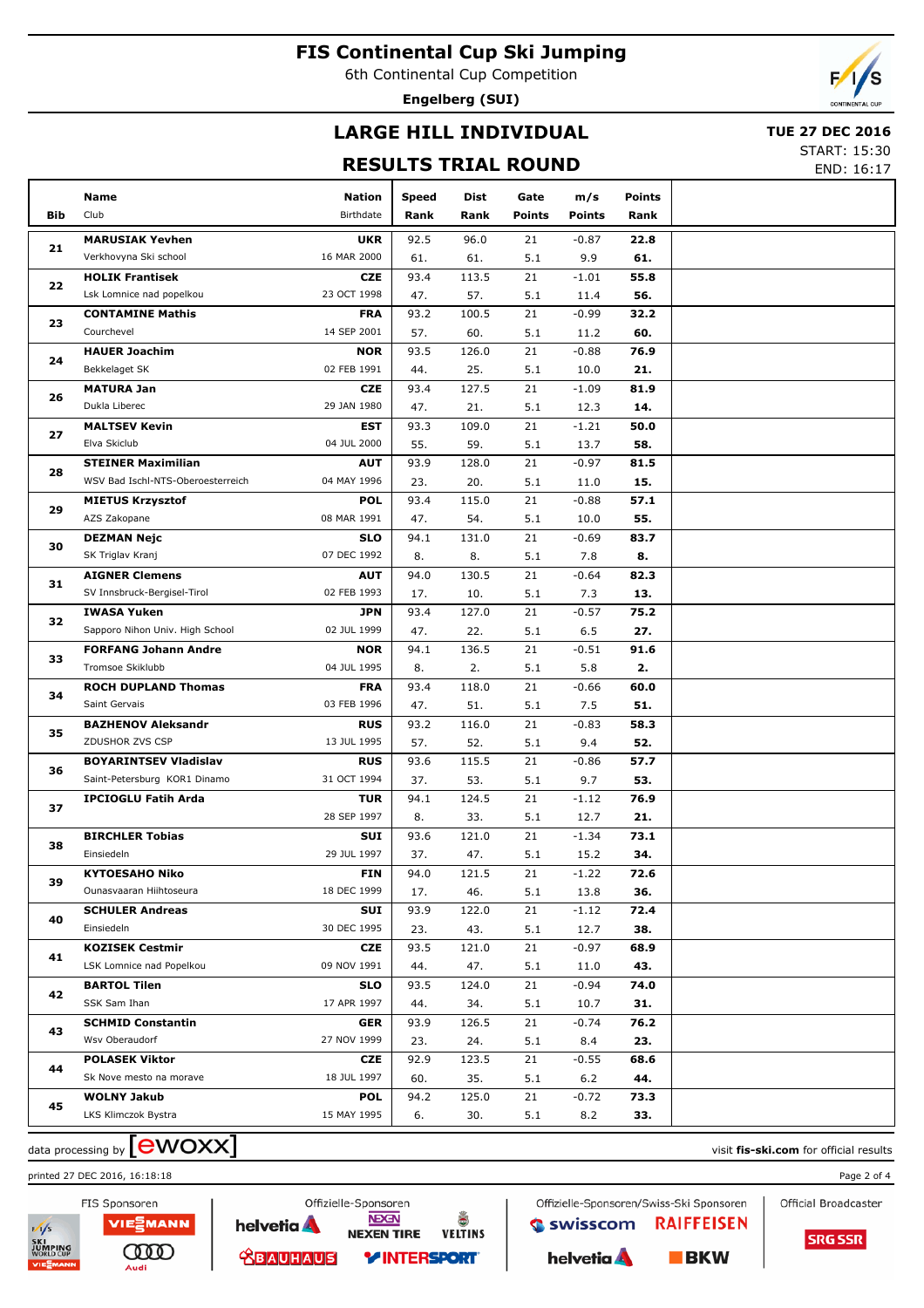6th Continental Cup Competition

**Engelberg (SUI)**



# **LARGE HILL INDIVIDUAL**

### **TUE 27 DEC 2016**

## **RESULTS TRIAL ROUND**

START: 15:30

END: 16:17

|            | <b>Name</b>                   | <b>Nation</b>    | <b>Speed</b> | <b>Dist</b> | Gate          | m/s           | <b>Points</b> |  |
|------------|-------------------------------|------------------|--------------|-------------|---------------|---------------|---------------|--|
| <b>Bib</b> | Club                          | <b>Birthdate</b> | Rank         | Rank        | <b>Points</b> | <b>Points</b> | Rank          |  |
|            | <b>KRAUS Marinus</b>          | <b>GER</b>       | 93.6         | 125.0       | 21            | $-0.86$       | 74.8          |  |
| 46         | WSV Oberaudorf                | 13 FEB 1991      | 37.          | 30.         | 5.1           | 9.7           | 29.           |  |
|            | <b>SOEBERG Sigurd Nymoen</b>  | <b>NOR</b>       | 93.9         | 134.5       | 21            | $-0.90$       | 92.4          |  |
| 47         | Furnes Ski                    | 31 AUG 1994      | 23.          | 4.          | 5.1           | 10.2          | 1.            |  |
|            | <b>ZUPANCIC Miran</b>         | <b>SLO</b>       | 93.9         | 129.0       | 21            | $-0.91$       | 82.6          |  |
| 48         | SK Zagorje                    | 11 NOV 1989      | 23.          | 12.         | 5.1           | 10.3          | 10.           |  |
|            | <b>BJERKEENGEN Fredrik</b>    | <b>NOR</b>       | 93.8         | 123.5       | 21            | $-0.93$       | 72.9          |  |
| 49         | Kolbukameratene IL            | 11 NOV 1988      | 29.          | 35.         | 5.1           | 10.5          | 35.           |  |
| 50         | <b>REISENAUER Janni</b>       | <b>AUT</b>       | 93.4         | 123.0       | 21            | $-0.91$       | 71.8          |  |
|            | TSU St. Veit-Salzburg         | 07 NOV 1997      | 47.          | 38.         | 5.1           | 10.3          | 40.           |  |
| 51         | <b>AALTO Antti</b>            | <b>FIN</b>       | 93.8         | 129.0       | 21            | $-0.89$       | 82.4          |  |
|            | Kiteen Urheilijat             | 02 APR 1995      | 29.          | 12.         | 5.1           | 10.1          | 12.           |  |
| 52         | <b>HOFFMANN Felix</b>         | <b>GER</b>       | 93.4         | 125.5       | 21            | $-0.84$       | 75.5          |  |
|            | SWV Goldlauter                | 14 OCT 1997      | 47.          | 29.         | 5.1           | 9.5           | 26.           |  |
| 53         | <b>ASIKAINEN Lauri</b>        | <b>FIN</b>       | 93.6         | 121.0       | 21            | $-0.84$       | 67.4          |  |
|            | Kuusamon Erae-Veikot          | 28 MAY 1989      | 37.          | 47.         | 5.1           | 9.5           | 45.           |  |
| 54         | <b>BIEGUN Krzysztof</b>       | <b>POL</b>       | 93.7         | 122.0       | 21            | $-0.84$       | 69.2          |  |
|            | SS-R LZS Sokol Szczyrk        | 21 MAY 1994      | 33.          | 43.         | 5.1           | 9.5           | 42.           |  |
| 55         | <b>AUNE Joakim</b>            | <b>NOR</b>       | 94.0         | 128.5       | 21            | $-0.98$       | 82.5          |  |
|            | Byaasen                       | 10 AUG 1993      | 17.          | 17.         | 5.1           | 11.1          | 11.           |  |
| 56         | <b>BRESADOLA Davide</b>       | <b>ITA</b>       | 93.4         | 115.0       | 21            | $-0.93$       | 57.6          |  |
|            | C.S. ESERCITO                 | 10 SEP 1988      | 47.          | 54.         | 5.1           | 10.5          | 54.           |  |
| 57         | <b>GRANERUD Halvor Egner</b>  | <b>NOR</b>       | 93.6         | 133.5       | 21            | $-0.88$       | 90.4          |  |
|            | Asker Skiklubb                | 29 MAY 1996      | 37.          | 7.          | 5.1           | 10.0          | 6.            |  |
| 58         | <b>PAVLOVCIC Bor</b>          | <b>SLO</b>       | 94.0         | 134.0       | 21            | $-0.90$       | 91.5          |  |
|            | Nd Ratece planica             | 27 JUN 1998      | 17.          | 5.          | 5.1           | 10.2          | 4.            |  |
| 59         | <b>ASCHENWALD Philipp</b>     | <b>AUT</b>       | 94.1         | 129.5       | 21            | $-0.90$       | 83.4          |  |
|            | SC Mayerhofen-Tirol           | 12 NOV 1995      | 8.           | 11.         | 5.1           | 10.2          | 9.            |  |
| 60         | <b>HUBER Stefan</b>           | <b>AUT</b>       | 93.8         | 122.5       | 21            | $-0.85$       | 70.2          |  |
|            | SC Seekirchen-Salzburg        | 08 MAR 1994      | 29.          | 39.         | 5.1           | 9.6           | 41.           |  |
| 61         | <b>HUBER Daniel</b>           | <b>AUT</b>       | 93.7         | 126.0       | 21            | $-0.96$       | 77.8          |  |
|            | SC Seekirchen-Salzburg        | 02 JAN 1993      | 33.          | 25.         | 5.1           | 10.9          | 19.           |  |
| 62         | <b>WOHLGENANNT Ulrich</b>     | <b>AUT</b>       | 93.6         | 125.0       | 21            | $-0.88$       | 75.1          |  |
|            | SK Kehlegg-Vorarlberg         | 01 AUG 1994      | 37.          | 30.         | 5.1           | 10.0          | 28.           |  |
| 63         | <b>COLLOREDO Sebastian</b>    | ITA              | 93.7         | 134.0       | 21            | $-0.91$       | 91.6          |  |
|            | GRUPPO SCIATORI FIAMME GIALLE | 09 SEP 1987      | 33.          | 5.          | 5.1           | 10.3          | 2.            |  |

| <b>Weather Information</b> |          |      |      |                 |              |        |        |  |  |  |  |
|----------------------------|----------|------|------|-----------------|--------------|--------|--------|--|--|--|--|
|                            |          | Snow | Air  | <b>Humidity</b> | Wind $[m/s]$ |        |        |  |  |  |  |
|                            | Weather  | [°C] | [°C] | [%]             | Min          | Avg    | Max    |  |  |  |  |
| Trial round                | overcast | $-1$ |      | 83              | -1.3         | $-0.8$ | $-0.4$ |  |  |  |  |